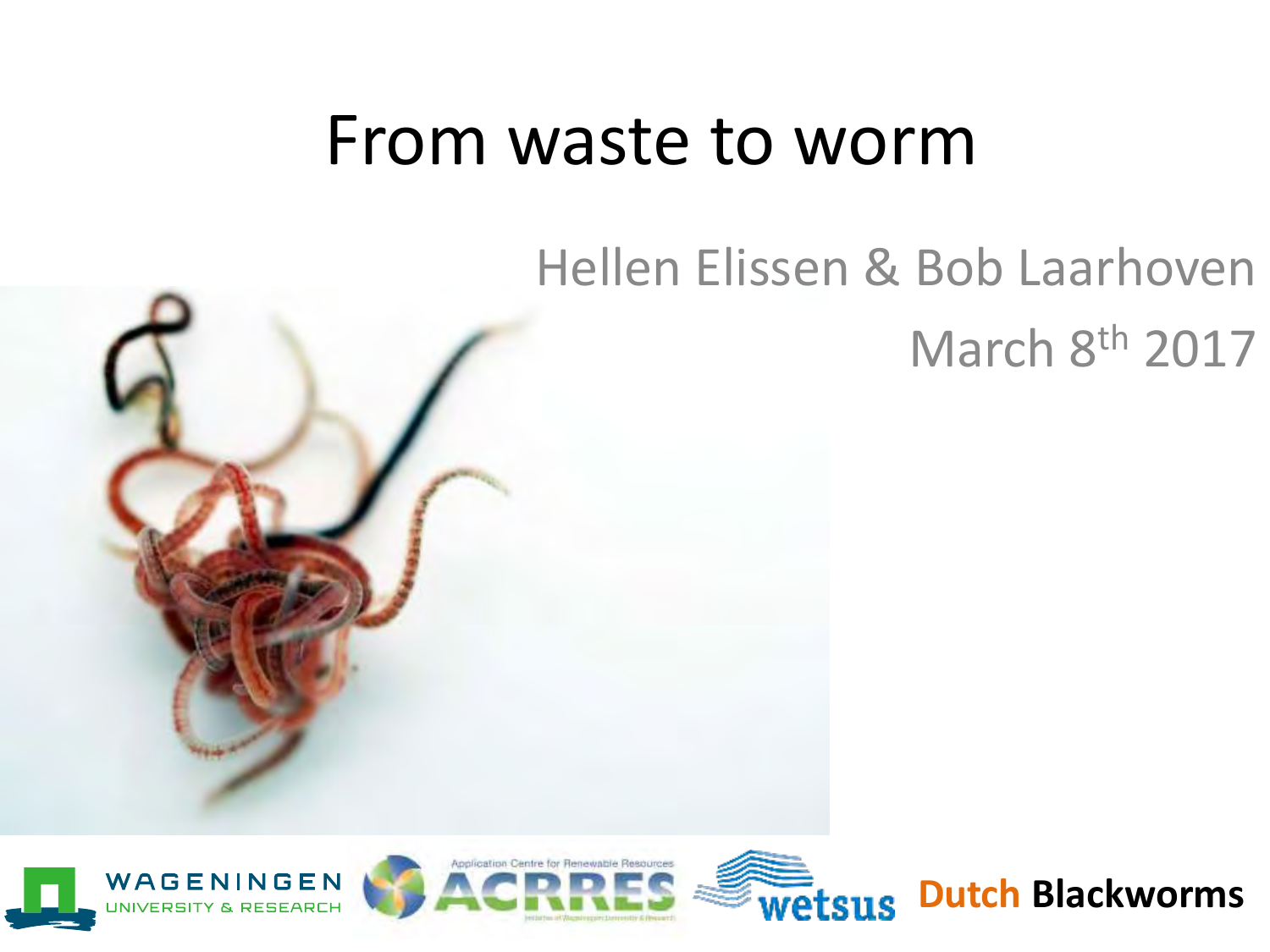#### **About us**

#### **Hellen Elissen, PhD**

 works at Wageningen University and Research ACRRES PhD in environmental technology *Sludge reduction by aquatic worms* 

#### **Bob Laarhoven, MSc**

 works at University of Groningen writing on PhD thesis *Production of aquatic worms on different waste streams* 

**Founders of Dutch Blackworms**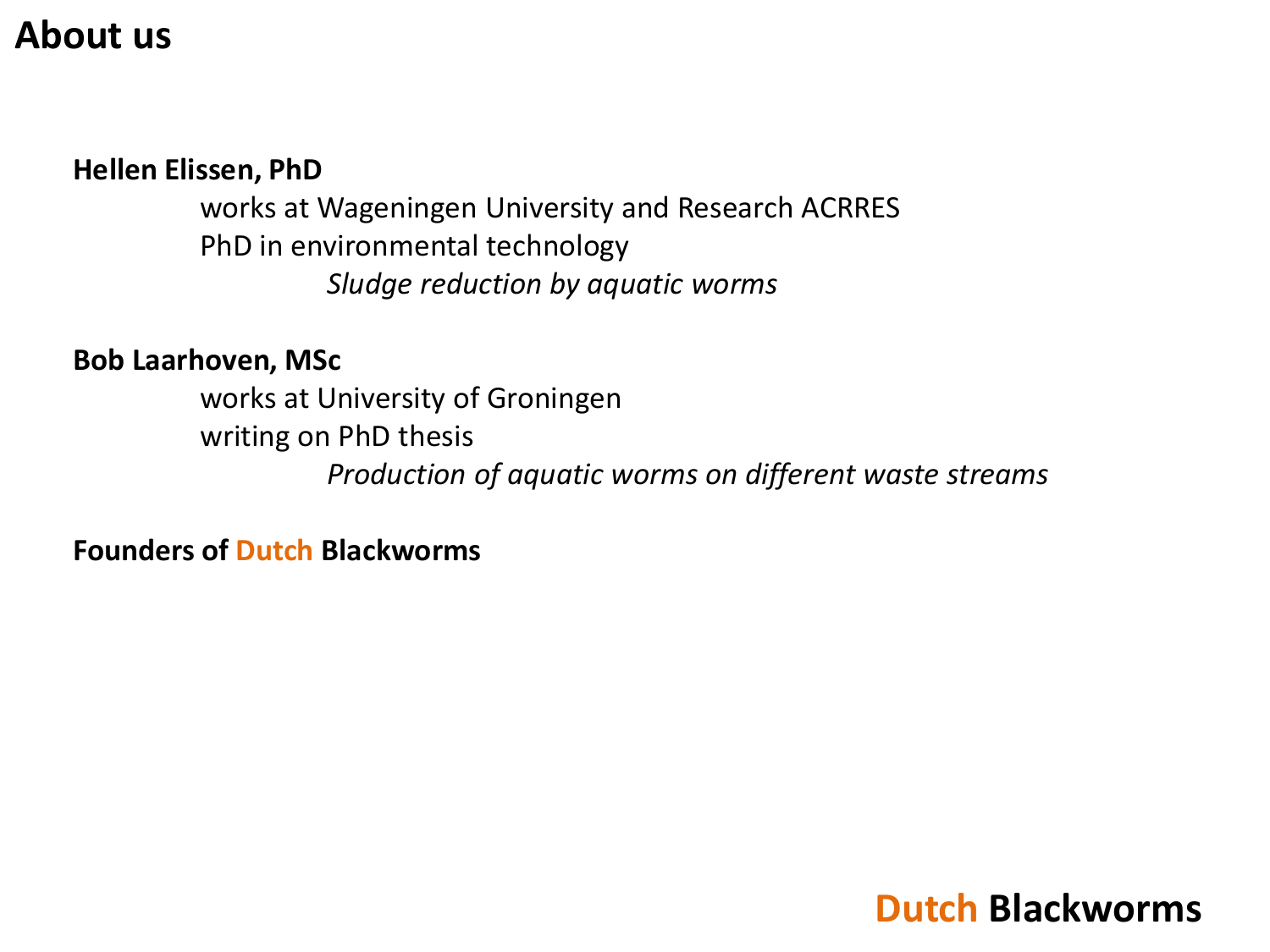#### **Main applications of aquatic worms**

Consumers of organic particles in aquatic environments *Tubifex*, *Limnodrilus*, *Nais*, *Aulophorus*, *Aeolosoma*, *Lumbriculus*

#### **I Sludge reduction/compaction and effluent polishing**  Municipal/industrial wastewater

**II Fish feed production**  Industrial wastewater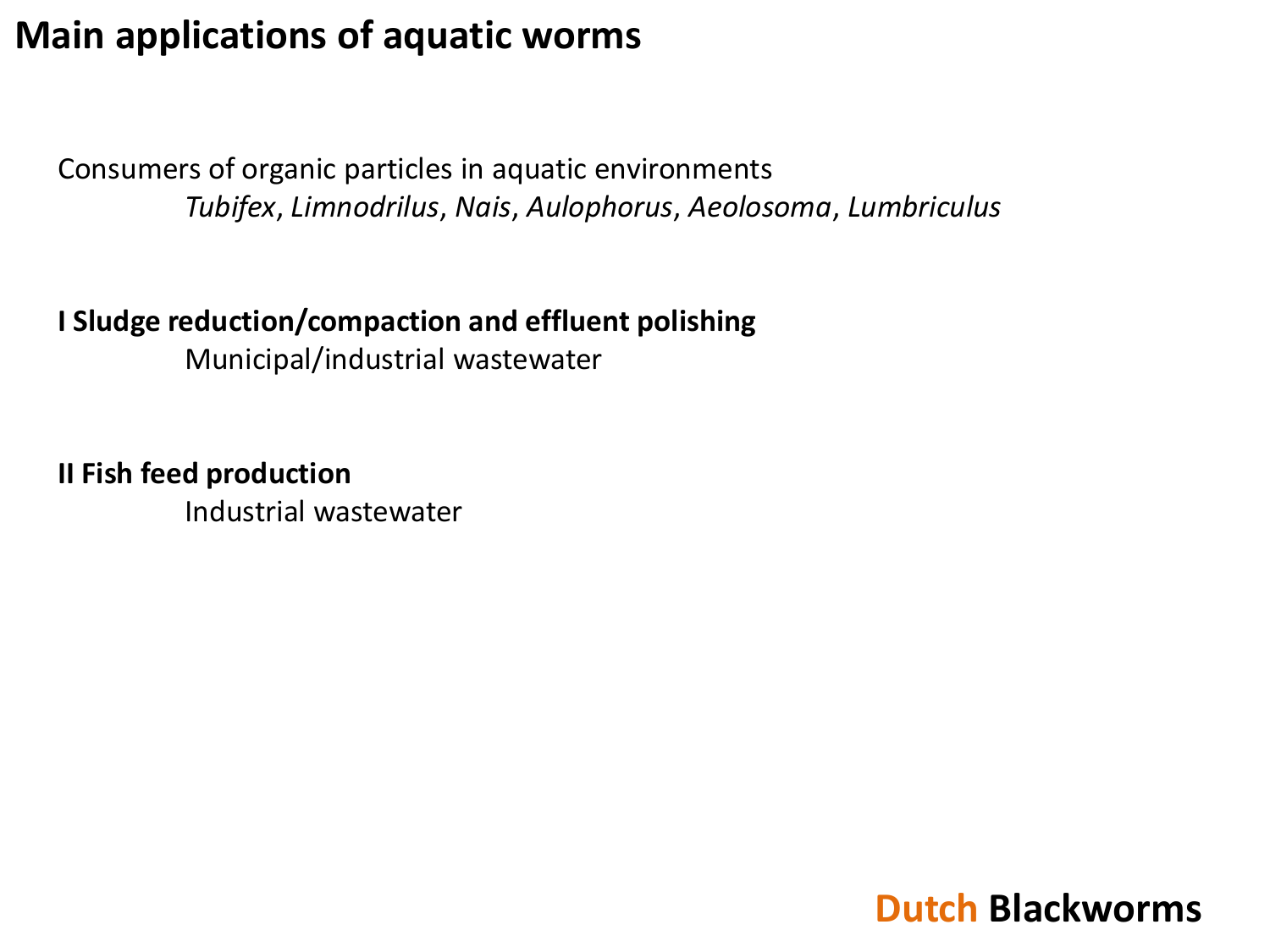#### **Where?**

#### **Research**





#### **Large/full-scale plants**

 Pilot test wwtp Bennekom (50 kg live worms (?)) SR technology (Friesland) (2 tons live worms,  $125 \text{ m}^3$ ) China (67 tons live worms, 2000  $m^3$  (?))

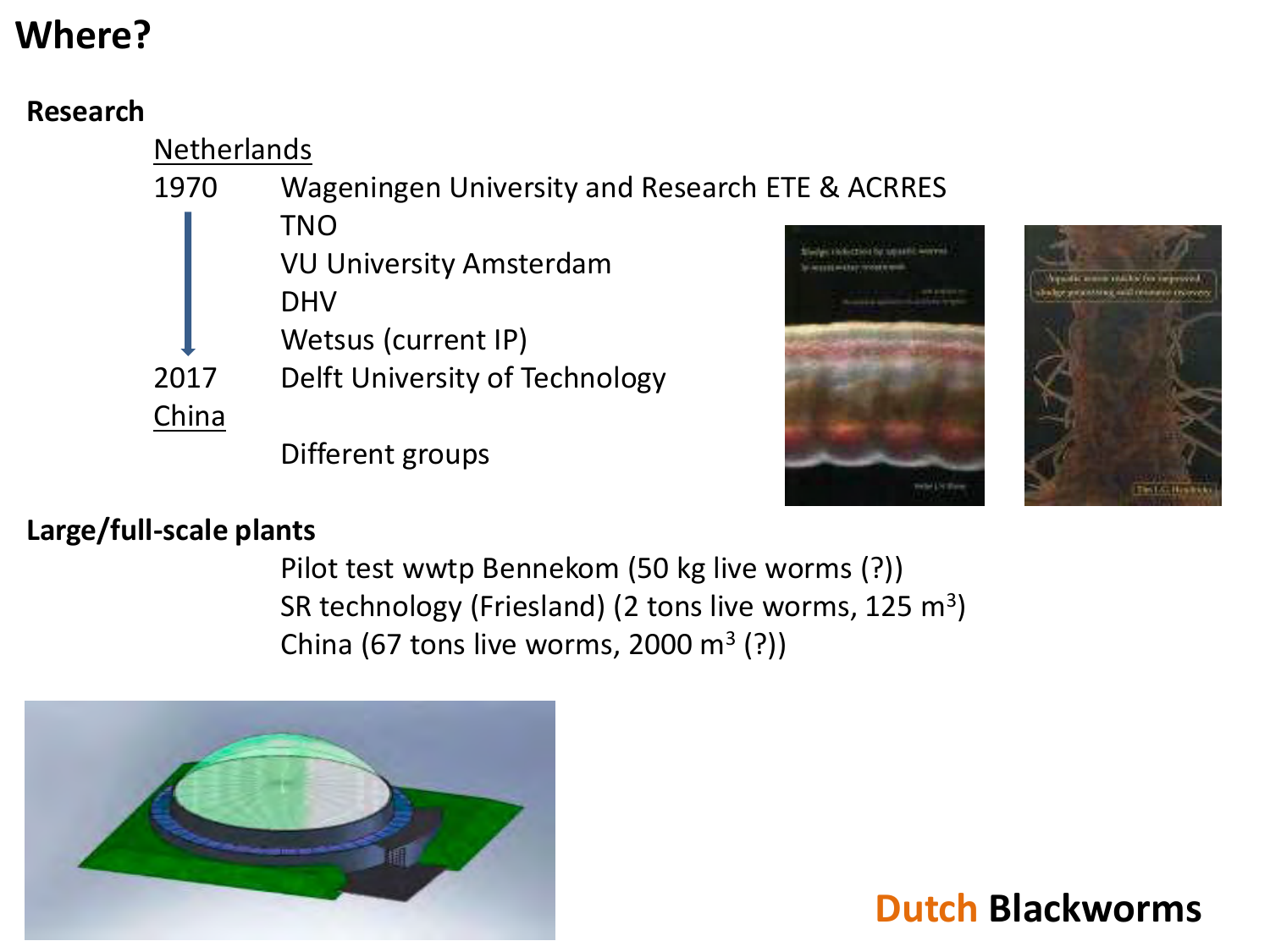#### **I Sludge reduction/effluent polishing**

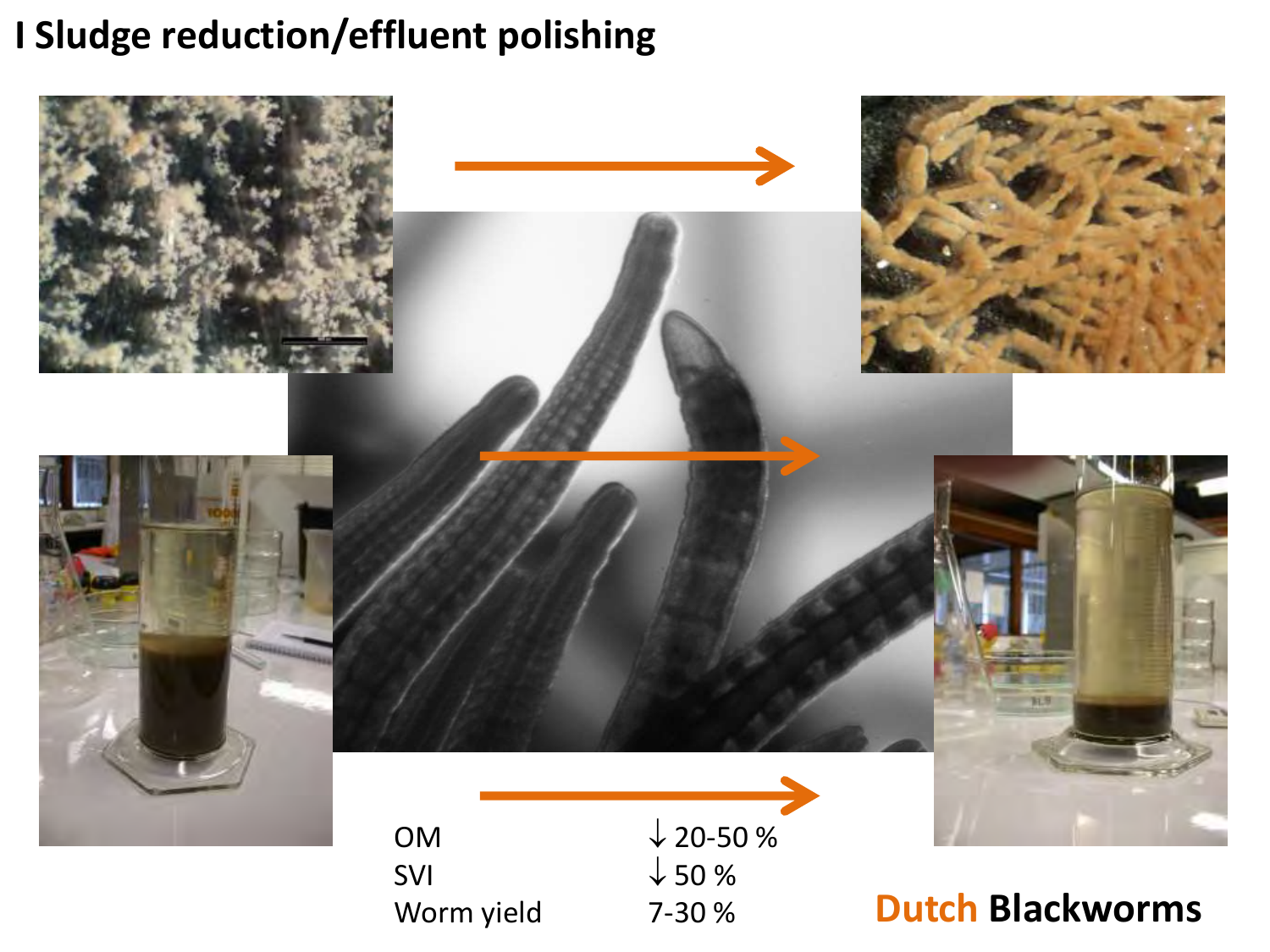#### **I Sludge reduction**



Before/after sludge thickener Before/after digestion

 $O_2 \uparrow NH_3 \downarrow$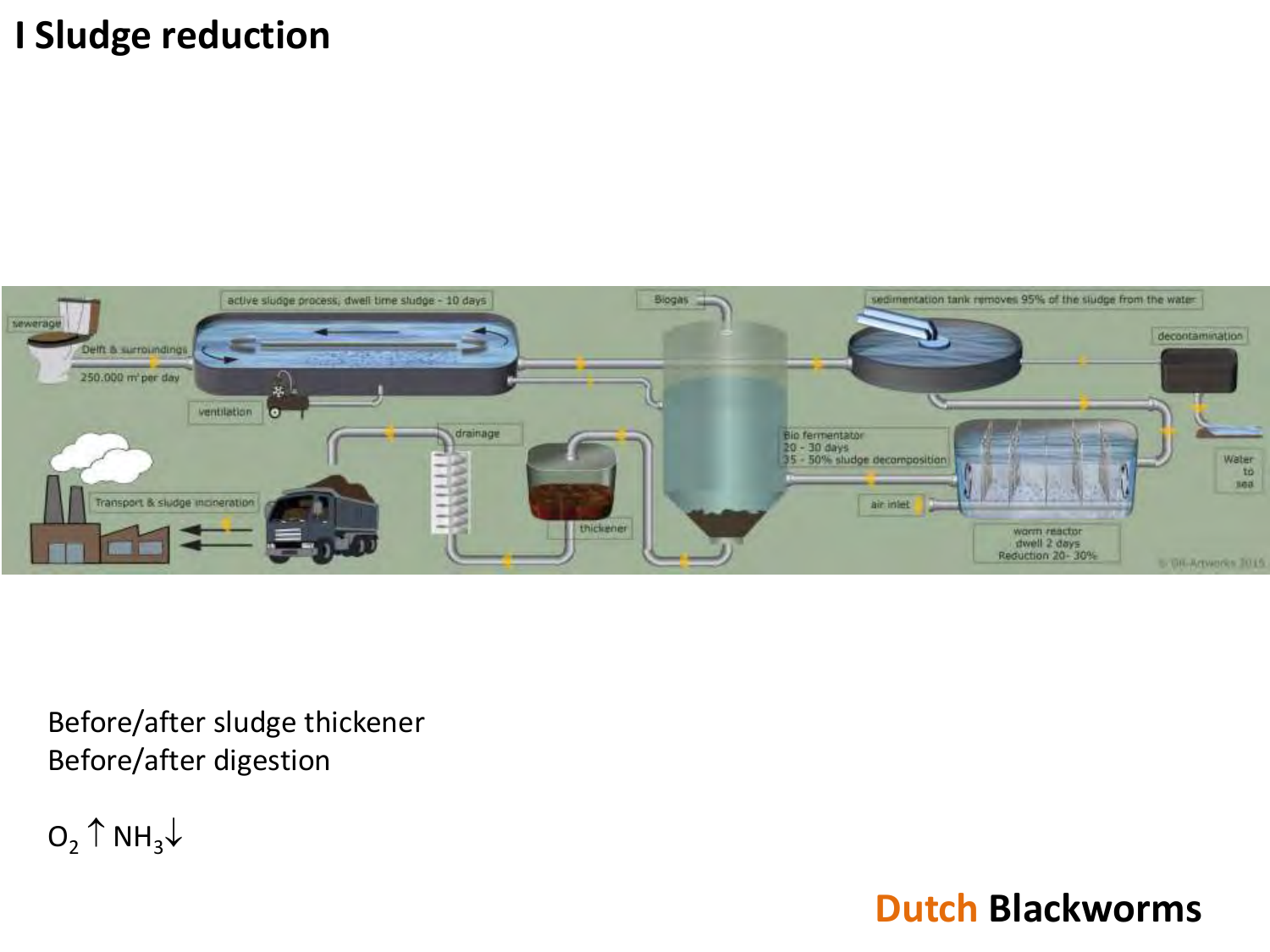#### **I Sludge reduction**



Huang et al, 2007



#### Tian et al, 2012





Wei et al, 2009

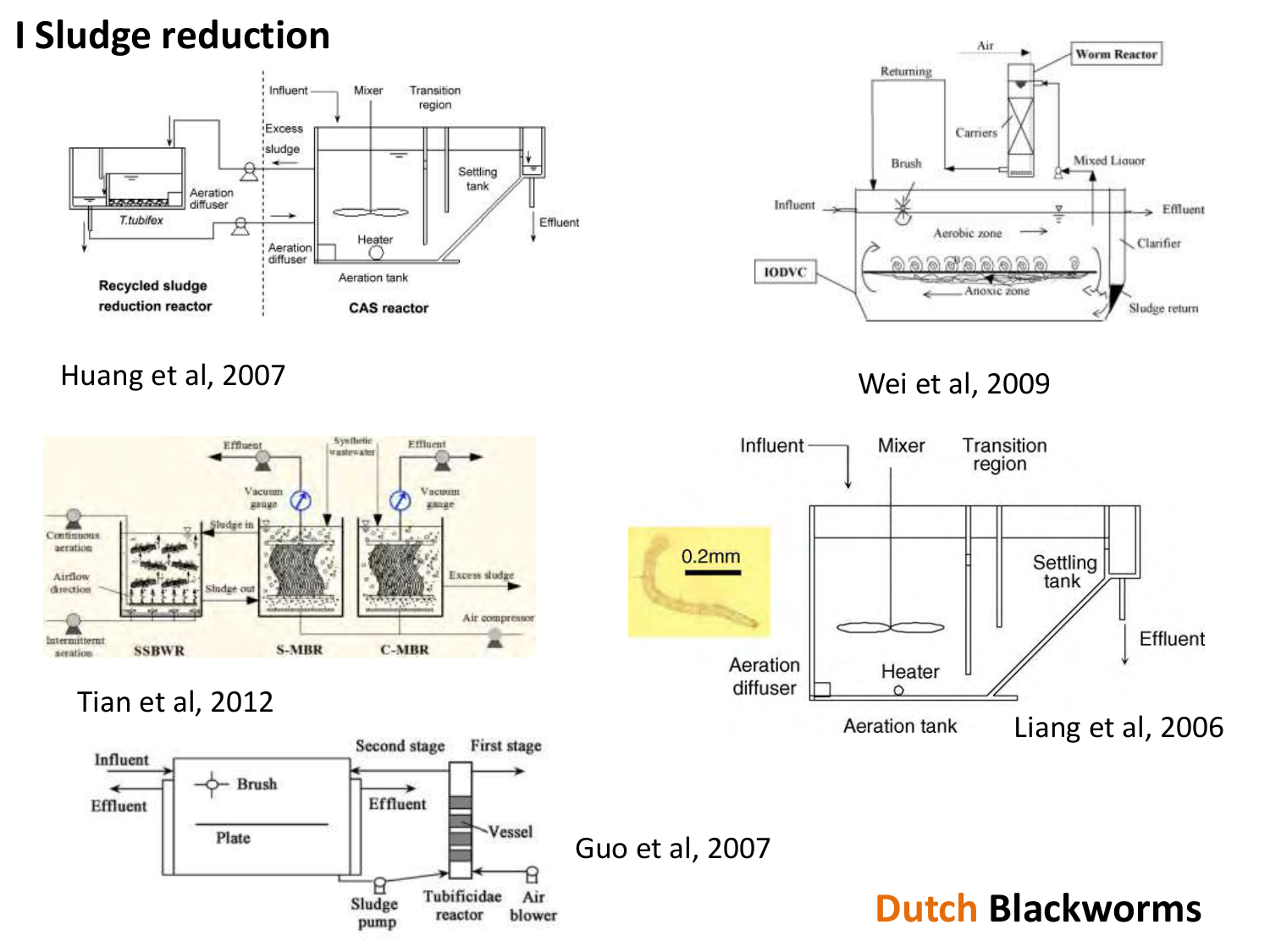#### **II Fish feed production from blackworms**



65 % protein  $\omega$ 3 and  $\omega$ 6 fatty acids Similar to fishmeal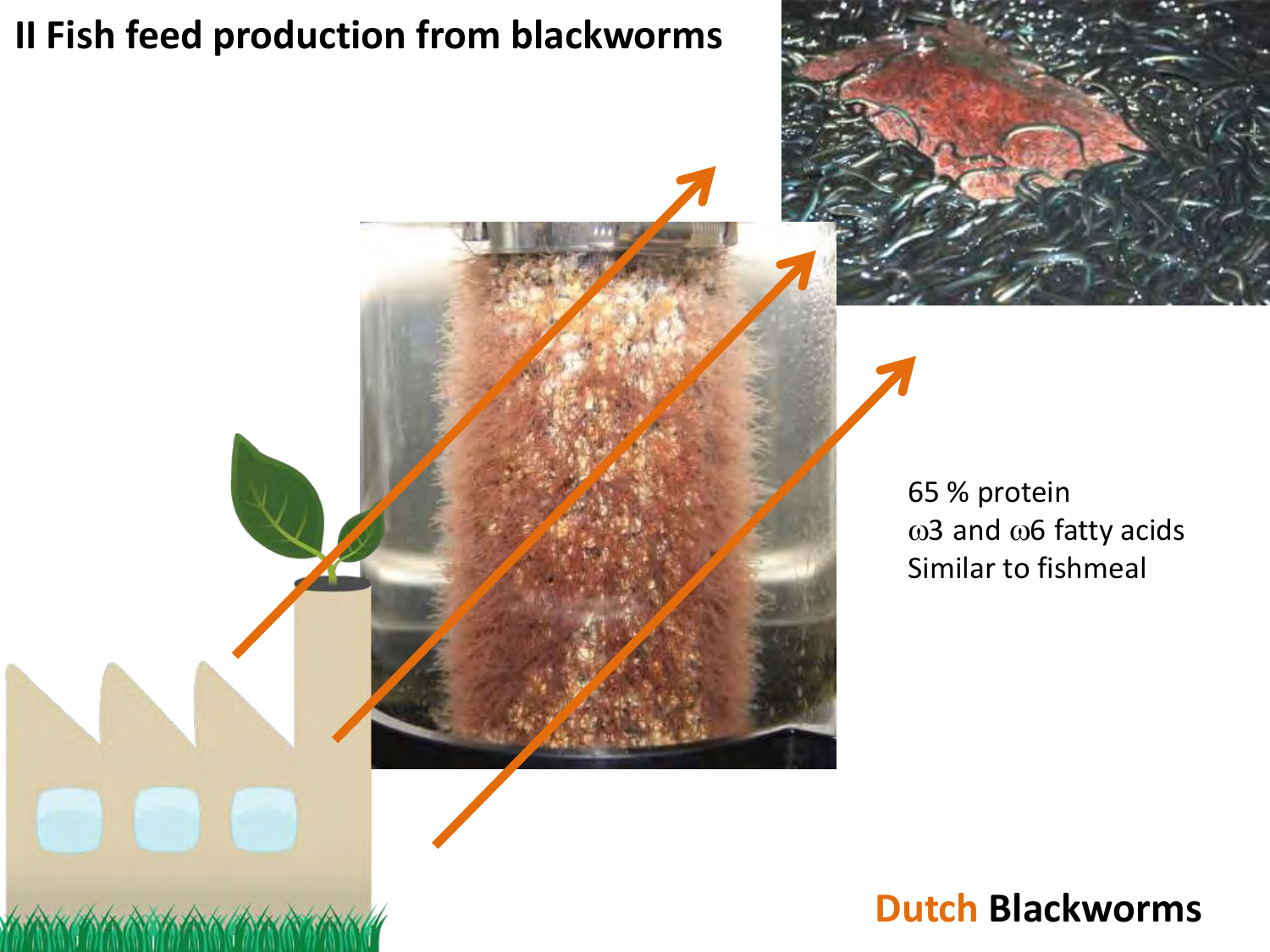#### **II Fish feed production**

|                                                                     | <b>Blackworms</b> | Milk | Carp | Eggs | Chicken | Pork | <b>Beef</b> |
|---------------------------------------------------------------------|-------------------|------|------|------|---------|------|-------------|
| Feed conversion<br>(kg of feed/kg <sup>1</sup> of<br>live weight)   | 0.7               | 0.7  | 1.5  | 3.8  | 2.3     | 5.9  | 12.7        |
| Feed conversion<br>(kg of feed/kg <sup>1</sup> of<br>edible weight) | 0.7               | 0.7  | 2.3  | 4.2  | 4.2     | 10.7 | 31.7        |



**1500 tons DM sludge solids → 3200 tons fresh worms → 430 tons fresh fish**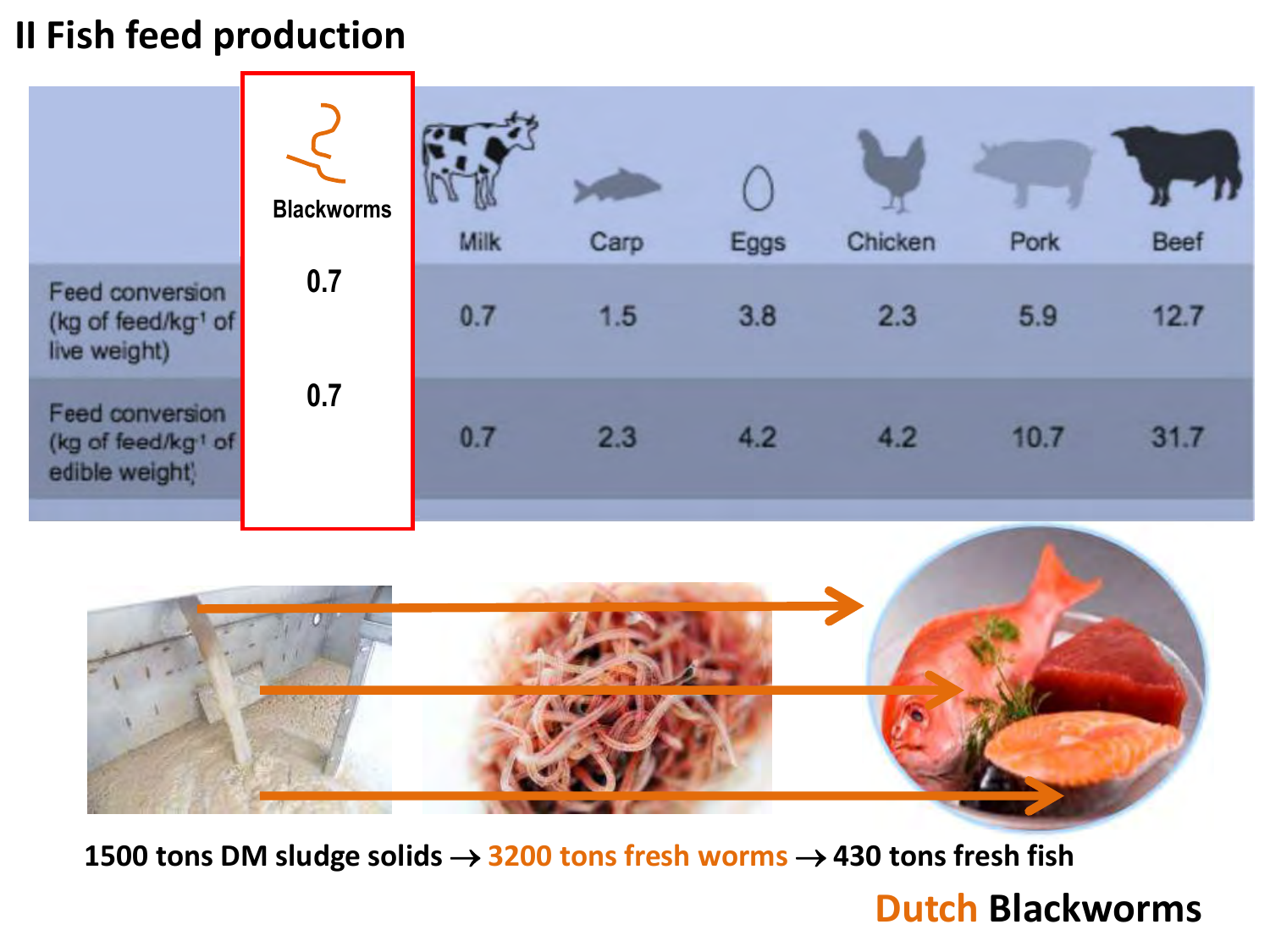#### **II Fish feed production**



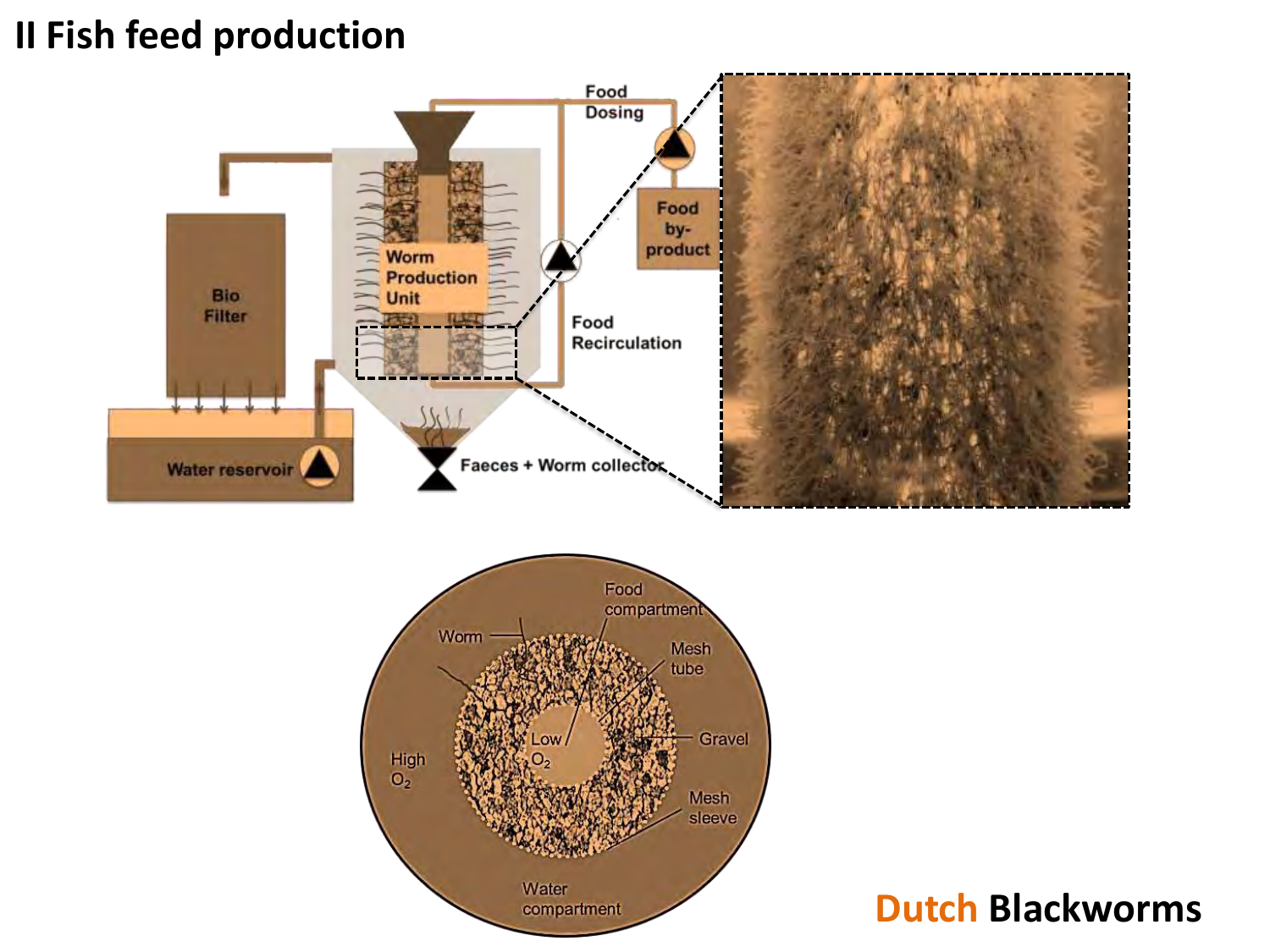#### **Current status**

No large scale continuous installations Legislative EU issues for feed applications (input substrates and target markets) New product

Momentum (alternative proteins, waste stream valorisation) Network Viable business case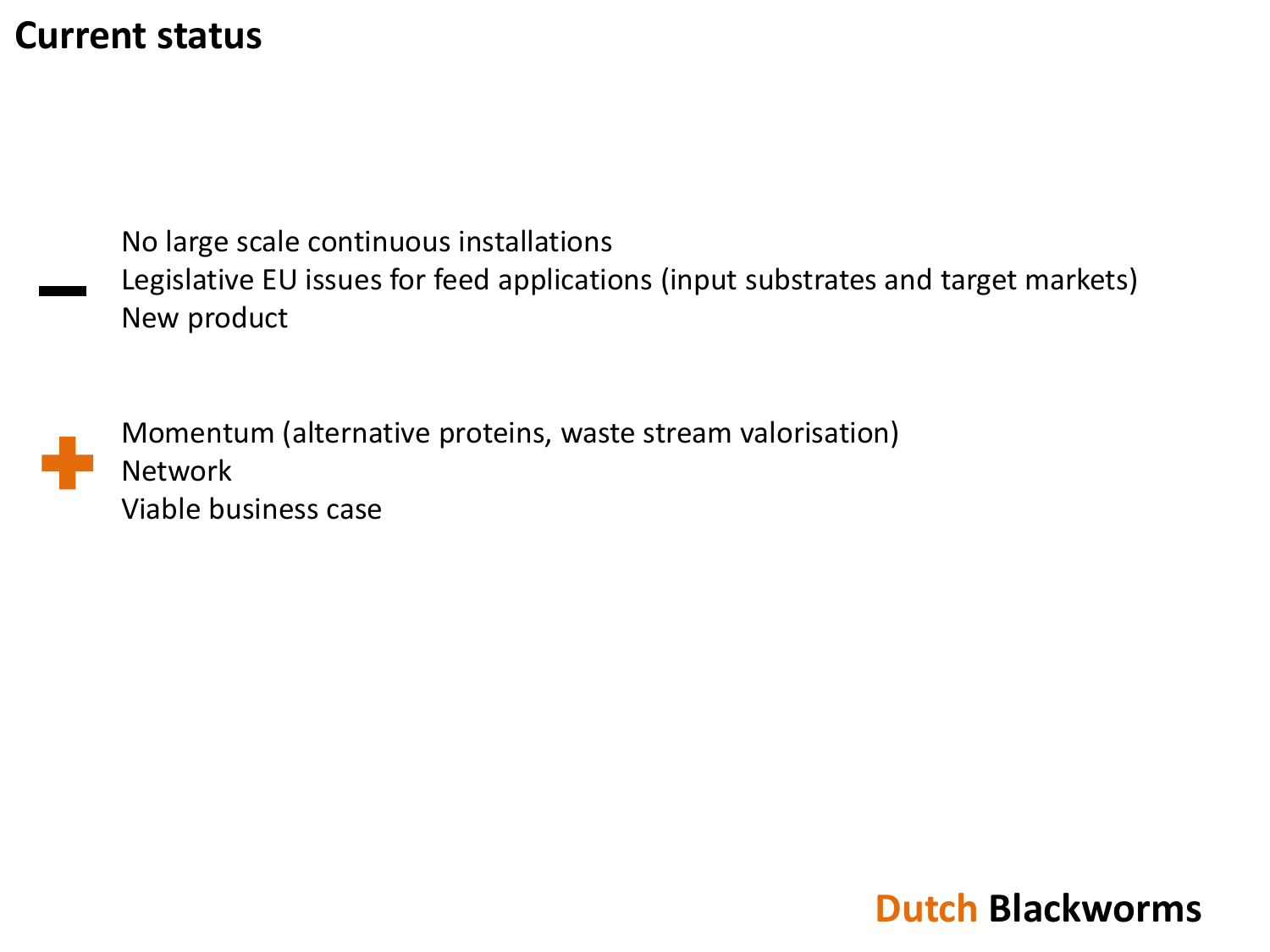

- 1. Do not invent the wheel for the  $12<sup>th</sup>$  time
- 2. Do not underestimate biological background knowledge: worms  $\neq$  bacteria
- 3. Before entering the market, develop (and understand) a stable process
- 4. Better integration of entrepreneurship (commercial skills) and research
- 5. Cooperate, don't diss competitors
- 6. Revealing only optimized data does not lead to a successful market introduction
- 7. Performance is dependent on substrate (worm feed)
- 8. Some technologies are slower than others..
- 9. Go international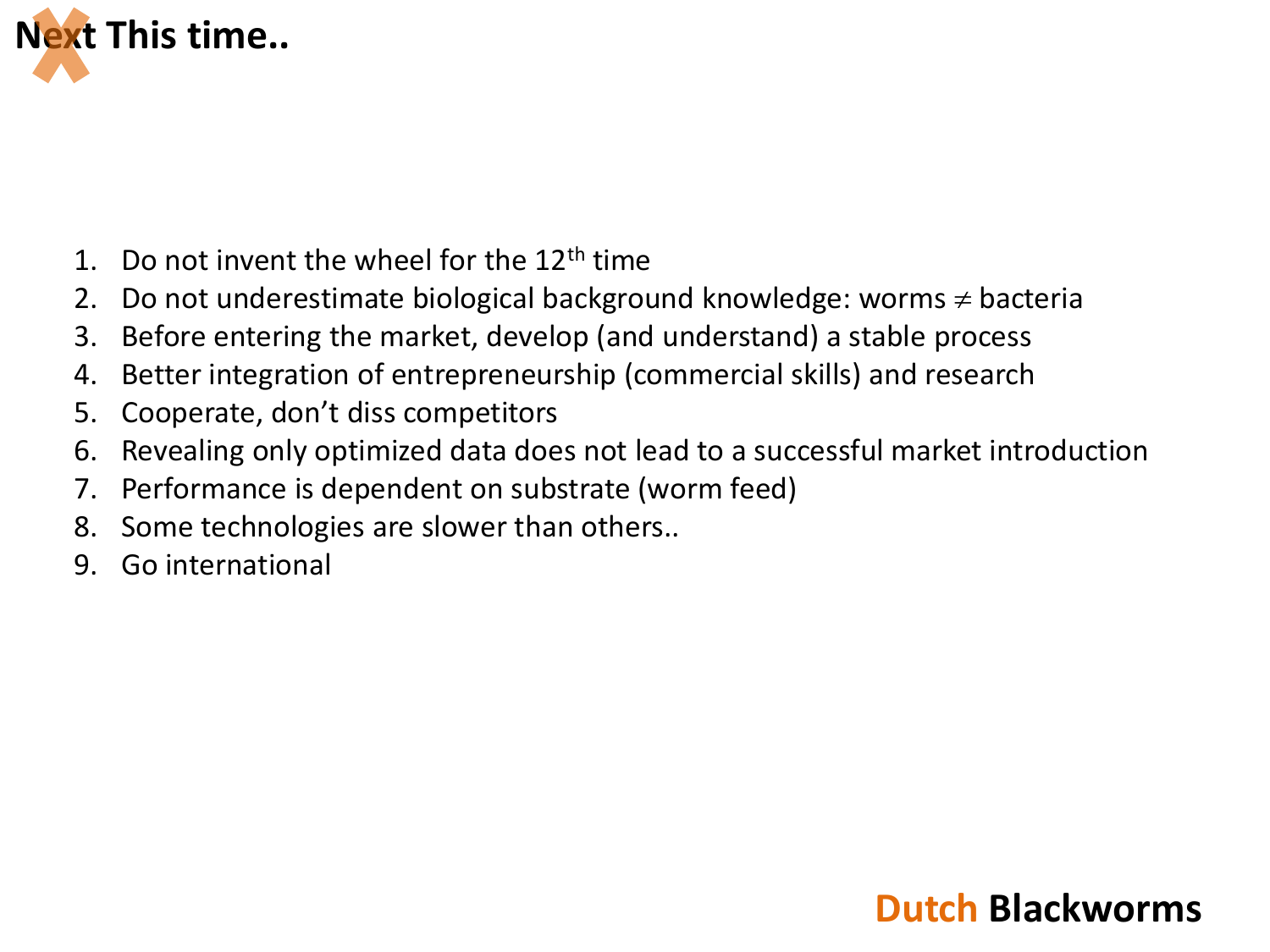#### **Statement**

**Aquatic worms produced on low value waste streams, currently legally not allowed in the EU (e.g. clean sludges from food processing industries), should be allowed as farmed fish feeds** 

# **Y/N ?**